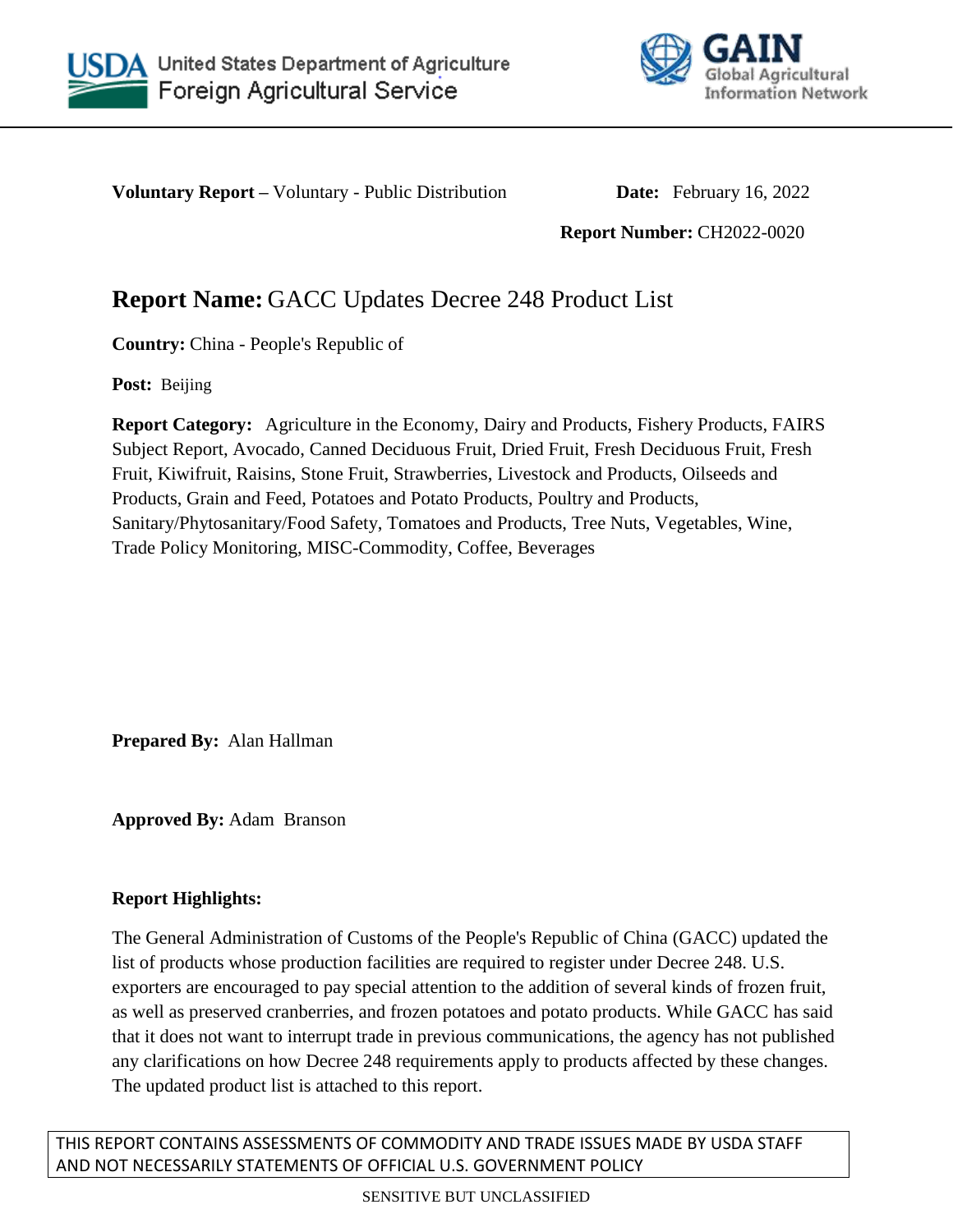### **Summary:**

GACC recently updated the list of products whose production facilities are required to register under Decree 248. FAS China downloaded the list on February 14 and created the attached spreadsheet to assist U.S. exporters. GACC shortened the list but added several hundred commodity categories – notably in seafood and frozen fruit. U.S. exporters are encouraged to pay special attention to the addition of several kinds of frozen fruit, as well as preserved cranberries, and frozen potatoes and potato products.

GACC is routinely changing the list of commodities that require facility registration and exporters should regularly run a "Product Type Query" on GACC's Single Window system to determine if their facilities need to register. While GACC has said that it does not want to interrupt trade in previous communications, the agency has not published any notifications or provided any guidance about these changes. As such, the agency has not said how Decree 248 will apply to shipments of products that were produced or shipped to China prior to being newly added to the list.

FAS China notes that, due to the design of GACC's Single Window website, facilities shipping these types of products would have been unable to self-register or be registered by a Competent Authority previously.

#### **Decree 248 Code List:**

The attached spreadsheet contains four tabs:

- **Current List:** A current, complete list of the Harmonized System (HS) of Tariff codes and quarantine codes of the products requiring facility registration.
	- o The list was downloaded on February 14, 2022.
	- o The HS codes of additions are in red.
- **Added Combinations:** A list of only the HS and quarantine codes of the products GACC added.
- **Removed Combinations:** A list of only the HS and quarantine codes of the products GACC removed.
- **Codes with Additions:** A list of the existing HS codes that had new quarantine codes added.

Note: Quarantine codes are used in addition to the Chinese HS code by GACC port officials to further specify products or the end-use of products. Chinese and U.S. HS codes differ from each other.